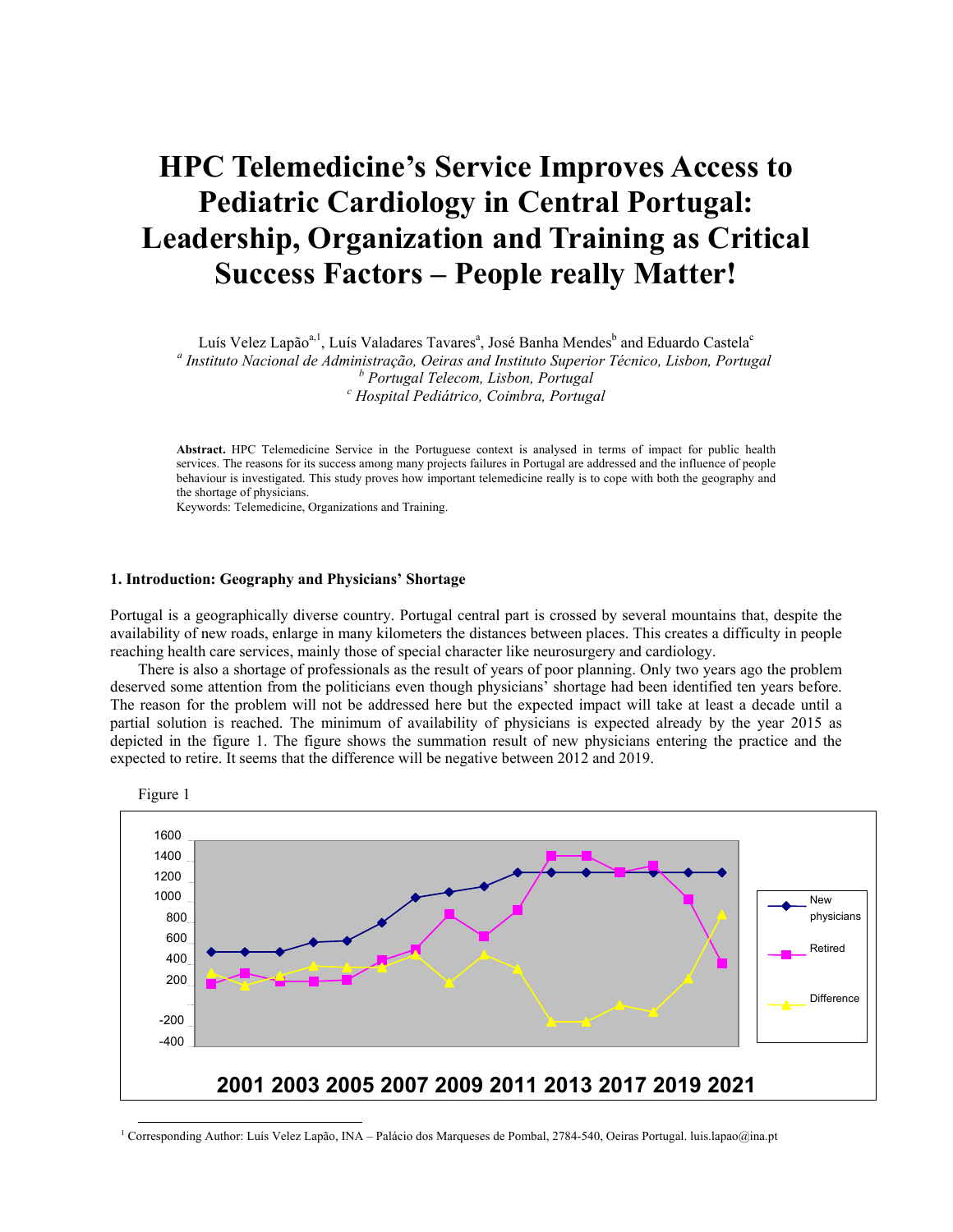One of the most affected medical specialties is paediatric cardiology. In the 1990's, the SNS Portuguese Health System was already lacking physicians, to this one should consider an additional effect due to the fact that most of the specialists were kept in the major cities (Lisbon, Porto and Coimbra) in the big central hospitals. Theses cities are located in the coast of Portugal leaving the interior out of specialised physicians. The Table 1 shows the impact on physicians of different specialties.

Table 1 – List of resources needed but not fullfiled ("vacant" are places that should be occupied but there are no specialists to fullfil them)[1].

| <b>Specialities</b>     | <b>Needed</b> | <b>Effective</b> | Vacant |
|-------------------------|---------------|------------------|--------|
| Anaesthesiology         | 1202          | 891              | 311    |
| Radiology               | 524           | 375              | 149    |
| Psychiatry              | 670           | 534              | 136    |
| Paediatrics             | 1072          | 945              | 127    |
| Pneumology              | 430           | 311              | 119    |
| Imuno-hemotherapy       | 249           | 151              | 98     |
| Pathology               | 513           | 423              | 90     |
| Genecology & Obstetrics | 1012          | 922              | 90     |

# *1.1. In face of such a situation what can people really do? What are the alternatives?*

For example, let's imagine a family living in a small city, let's say Guarda. Guarda is a city located 169 Km from Coimbra, 219 from Porto and 305 from Lisbon, right in central Portugal. This family has a child with some indications it needed to be followed by a pediatric cardiologist (PC). This diagnostic was done by a pediatrichian in the City small Hospital. What can they actually do? In the case of no other alternative, this family has no other choice than go to one of the big cities looking for a pediatric cardiologist in the emmergency (or in consultation), meaning that the parents will need to travel there which will have the following impact:

- The parents will lose at least one day of work (therefore reducing their productivity);
- Children will miss school classes;
- They will spend money in many things like food, hotel and transports; and
- One must also consider the "impact" of travelling in pollution and traffic increase.

In the context of the eHealth paradigm and regarding that every citizen should have access to the same type (and quality) of services one should have to address the telemedicine as an alternative to help solving the problem. The new paradigm of eHealth [2] says "eHealth describes the application of information and communications technologies across the whole range of functions that affect the health sector" and "When combined with organisational changes and the develpoment of new skills, eHealth can help deliver better care for less money within the citizen-centred delivery systems." This paper is a proft that telemedicine can really happen.

#### **2. Telemedicine Definition and Technology Readiness**

#### *2.1. Telemedicine Defined*

Telemedicine was first mentioned in the 1950's, although its first utilisations were much earlier in Sweden 1922 [3].

The Telemedicine, as defined, should promote the sharing of (patients') information between Healthcare professionals, allowing for the distance visualization of diagnostic images, audio signals and video in real time with good resolution that help the "tele-physician" to reach a diagnostic. In order to stablish the communication, Telemedicine uses transmitted images, voice and other data to permit consultation, education and integration in medicine over a distance. Telemedicine also reduces the need for special technical and human resources located outside the central hospital, which help most citizens accessing healthcare. These systems can be used with success to deliver radiology, dermatology and eco-cardiology services to patients who are in distant different places [4]. Benefits of telemedicine include immediate access to medical expertise no matter where the patient are, more timely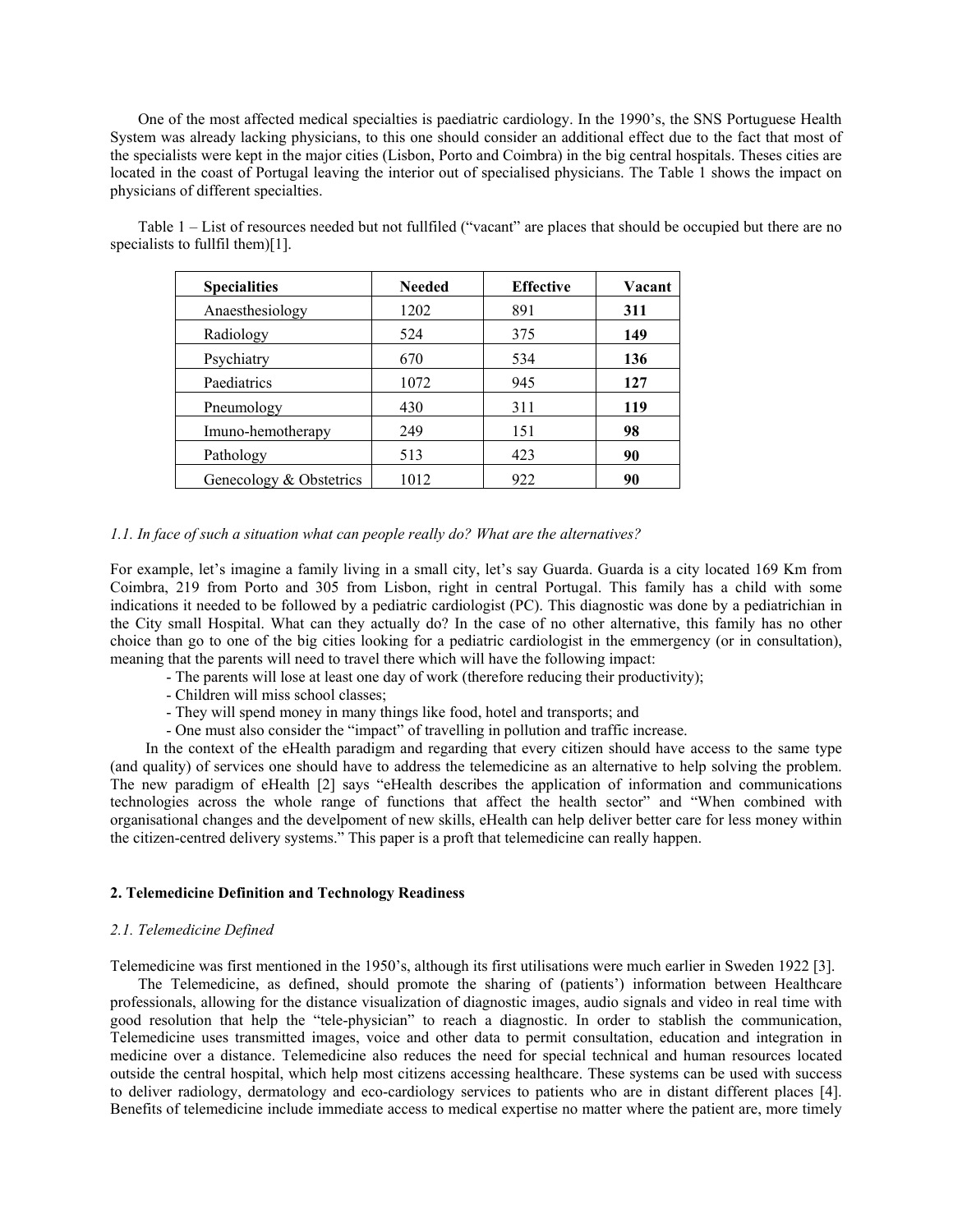diagnosis and treatment, and the elimination of the need for patients and clinicians to travel long distances between rural areas and central medical centres. Both benefits can and should be measured.

Today telemedicine is no longer a technical issue [5]. For instance in Portugal, since the 70's there have been invested large amounts of money in technology with almost no success. In Portugal from 1999 to 2002 we could identify 16 projects with a budget of 1 million euros [6]. In most of these cases physicians have leadered the processes, the imaging reports through the web had made several first pages in the newspapers [7] but this is no real telemedicine after all [8]. The imaging examination reports are simply coments made by physicians looking at those exams, that could be done in the room next by. There is no difference in doing it there of elsewhere.

# *2.2. Telemedicine still has areas of Concern*

Areas of concern have been clearly identified [9] and they include the threat of malpractice due to misdiagnosis resulting from the use of telemedicine, which rises questions over the acceptability of image quality, and the reluctance of physicians to become involved in telemedicine.

Field [10] explains that the resistence to change is quite reasonable because telemedicine introduces new aspects in the service process. New technologies and new working methods imply time to learn. This can be overcome by showing the benefits and the real impact on populations. It should also provite more efficiency and a sence of satisfaction captured from both more quality of work and avoiding people coming to the hospital. This means better services to the community at the end of the day. These are real barriers that should be addressed cautiously. Again Field [10] identified human and economic factors. The human factors are related with the *equipment/hardware* (learning, (lack of) requirements and time issues), *difficulties adopting telemedicine* (timetables, suport needed, reports, registration, coordination between sites, standards, etc) and service *optimization/customization* (target population, goals, interaction with other organisations, recording, etc.). The economic factors are *professional image* (impact on social recognition, use of innovation, pacient responce), *written beneficts* (fair relationship between efforth and return, understanding costs, paper reduction, less medical error, better reports), service billing (clear rules for service payment) and Healthcare organisation (impact on the interaction of system actors).

Other factors, which continue to affect the spread of telemedicine, and therefore impact on the timing of evaluations, are the threat of litigation and finacial issues like reimbursement. A still stumbling block to widespread implementation of telemedicine is the lack of reimbursement (and sensibility for the issue) by the Health Care Financing institutions.

# *2.3. Why is it failing and lacking acceptance*

Telemedicine has been evolving and maturing since the 1950s, but Earth pragmatisms failed to achieve physicians and patient's acceptance and cost-effectiveness. When funding was withdrawn the projects ended and interest declined [3]. A cycle of technological development leading to renew activity, followed by a cooling of interest when expectations were not realized, continued every decade. A resurgence of interest occurred in the 1990's due to technological advances combined with reduced costs to respond to the demand by citizens for equal access to healthcare, independent of location. It is understood that the problem is no longer technological [11]. So we looked at the players: physicians and patients. Concerning physicians, [12, 13, 14] identified the following aspects: although physicians show interest they also are afraid of increasing their work load, the patients response, reembiusment and the need of leadership from the top managers. Regarding patients [5, 15, 16, 17] mention that there is a general satisfaction (mostly due to good communication and to avoid commuting)

#### *2.4. The Development of Telemedicine has been Technology Driven*

Technology providers have been generating new markets by funding telemedicine research to stimulate both medical and popular interest in such applications. Reports of evaluations of telemedicine systems in the literature have been primarily anecdotal and descriptive. Teledermatology (1st referenced in Medline in 1992) seems to be a much more recent telemedicine application than teleradiology (1st reported use in 1950 - USA).

First project generally served sparsely populated areas, resulting in insufficient patient contacts to provide statistically valid data [3]. Reports in the literature of teleradiology and teledermatology did not explain the timing or the details of why they were undertaken. Factors that influenced the timing of trials of teleradiology and teledermatology were technology-driven as opposed to needs-based. Projects have taken place, mainly focusing on technical feasibility, during periods when commercial providers were injecting funding [11].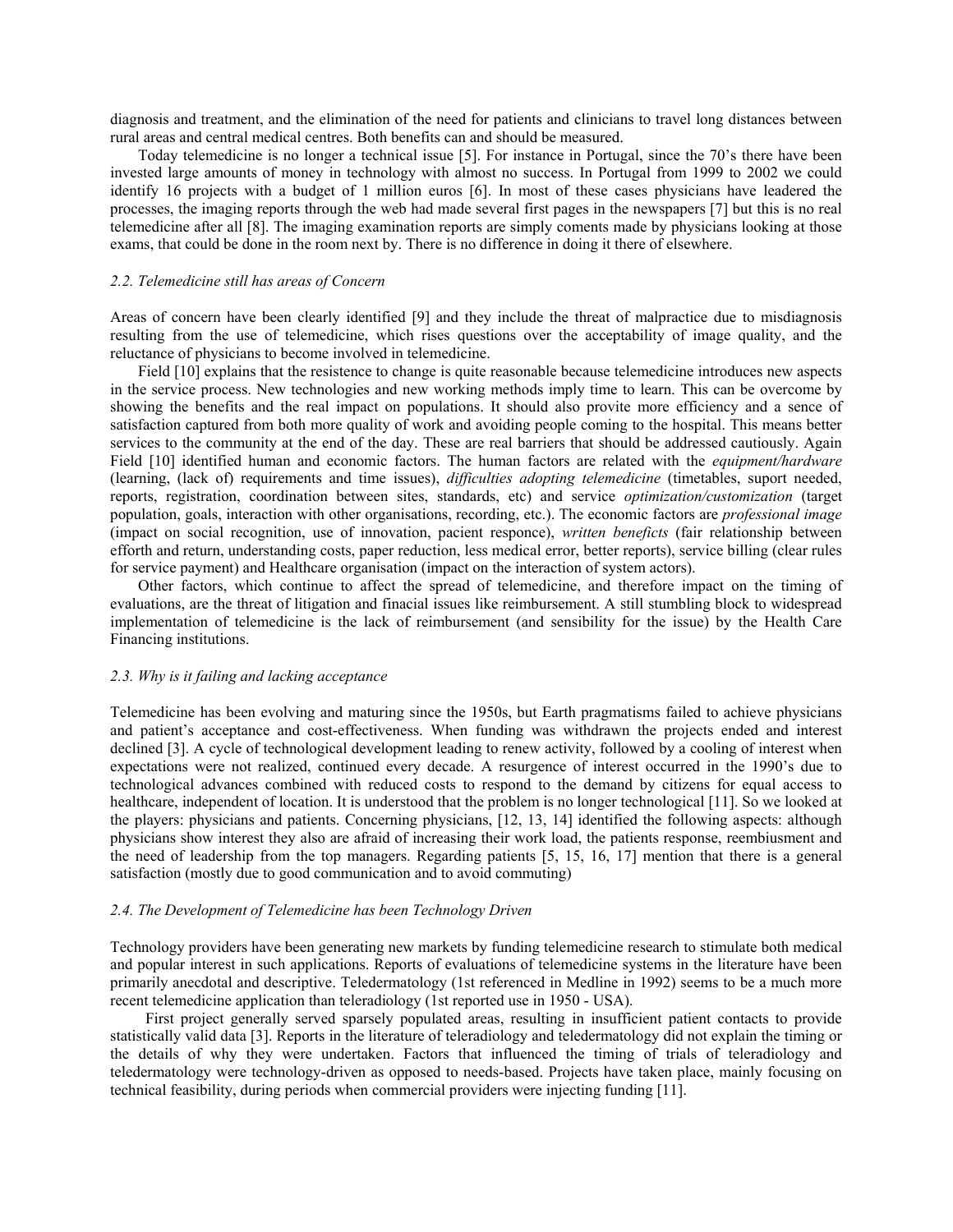# **3. Paediatric Cardiology HPC Case and Benefits Estimation**

Pediatric cardiology pathology is very constant and broadly spread among the child populations: In statistical terms, in every 1000 born children 8 have cardiopathies of some sort [18]. Therefore, as most parents live outside big cities their children will be born in District Hospitals. An additional factor that enhances the potencial of telemedicine is that a quick and correct diagnosis of complex cardiopathies is possible and that healing and adjusted follow-up are possible as well [FF]. Hospital Pediátrico de Coimbra (HPC) is a 95 beds hospital to cover all central Portugal.

#### *3.1. How Does Everything Started: Fait Divers really matter*

The vision was to replicate the Mayo Clinic experience leveraging the benefits for the all Portuguese population not covered with healthcare services. Dr. Eduardo Castela went to Mayo Clinic in 1995 for a period of training. He was amazed with what they were doing in Telemedicine and more impressed with the quality of the real time image captured. When he came back to Portugal, after a short while he occasionally met a close friend Enga. Lusitânia Fonseca. By the time, she was working at Portugal Telecom (PT), a telecommunication company. Dr. Castela shared the experience with her and she become very interested in the ideas as it could represent an opportunity to PT. PT started few months afterwards working in the project from scratch. The system was named Medigraf (Medi from Médico (physician) and Graf from Gráficos (graphics)). The teleconsultation service started on October 14, 1998.

# *3.2. MEDIGRAF Tele-Consultation Equipment: PT's Medigraf will alreay DICOM certificated*

MEDIGRAF is now sophisticated equipment though with simple elements. Basically it enables the distance visualisation of an eco-cardiogram - a dynamical imagining system. It is also possible to communicate with a telephone with the physician on the other side (usually a paediatrician) in order to follow a complete distance examination (helping positioning the children). All the images and sounds can be recorded in the system database (~1 Mb per session). The data can be recorded at both places (distributed application) .The system simply requires a 512 Kb link which can in alternative work with VPN integrated in the RIS (Portuguese Healthcare Network).



#### *3.3. Estimation Gives a Benefit of approximatly € 400 per Telemedicine Consultation*

Surelly it is not easy to estimate benefits. Others [9] had done so and we followed them. First of all, lets consider some assumptions regarding the benefits mentioned earlier. One working day lost means (8 hours x 20  $\epsilon/h = 160 \epsilon$ ) of work times 2 persons is iquavalent to 320  $\epsilon$ . One 169 Km Trip costs (2 times the distance between Guarda and Coimbra). Energy consuption for that distance will be (169 Km x 0,4  $\epsilon$ /Km = 68  $\epsilon$  gasoline plus 20  $\epsilon$  tolls = 88  $\epsilon$ ) 88  $\epsilon$  and finally one should also diminuish the telecommunications costs (estimate per consultation) = 8  $\epsilon$ . In TOTAL BENEFITS =  $320 + 88 - 8 = 400$  E. So in average (and Guarda represents a city in an average distance from Coimbra) this means that each teleconsulation have an impact of 400  $\epsilon$ . If we consider the 3000 done since 1998 the amounth obtain reach an impressive value of 1 200 000 €. More then twice the cost of the infrastructure required.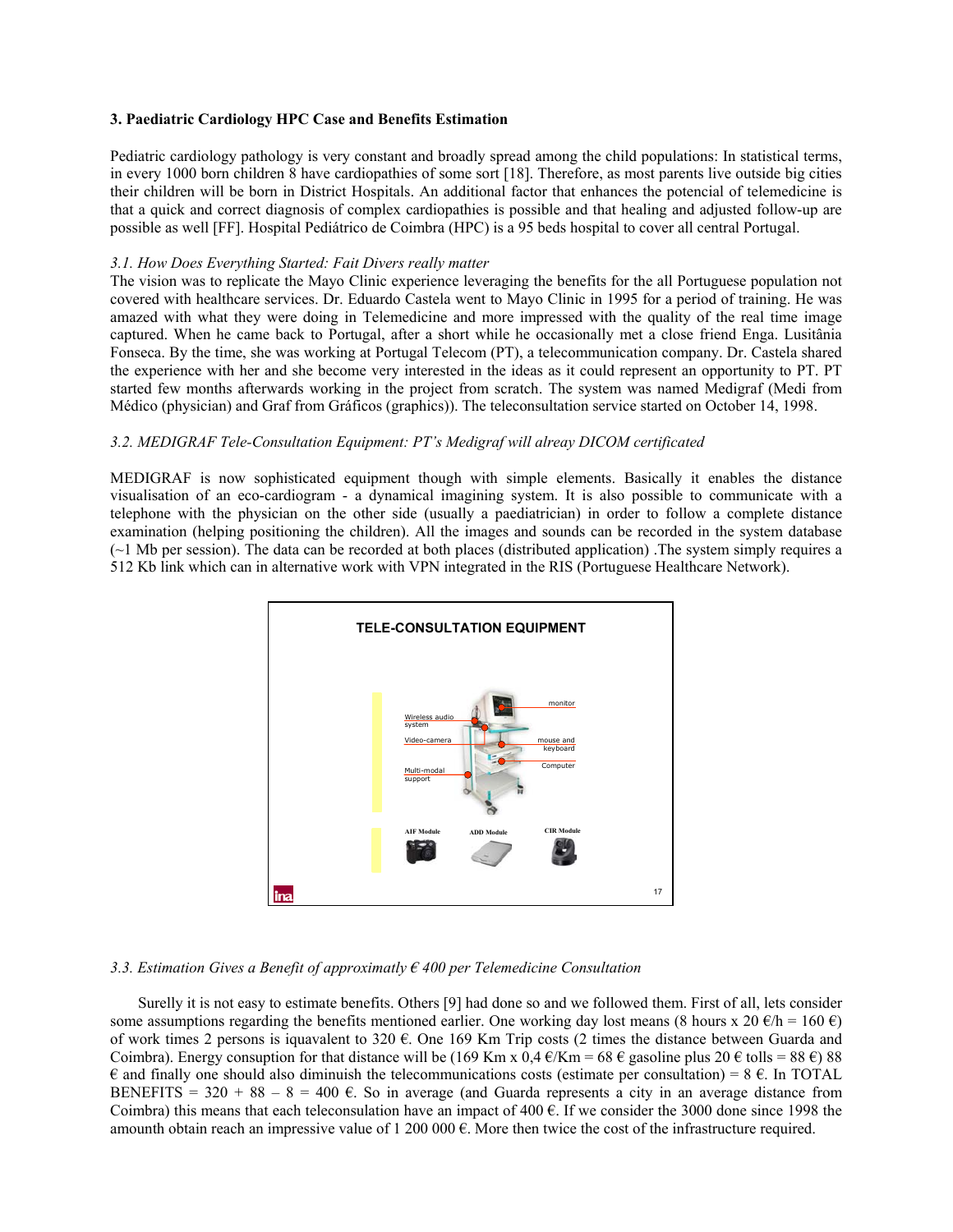# *3.4. Seven years of excelent results*

Since its beginning, in 1998, aproximately 3500 telemedicine consultations were done which represents a huge impact for children (no heart disease was diagnosed in 49%) and their parents in the central part of Portugal [18].



# **4. Discussion: The importance of Leadership, Organization and Training**

4.1. The patient's behaviour and acceptance are very good

There was a survey done on two main types of patients (Pregnant and Parents). Pregnant ladies have shown some astonishment and indeed cooperate with the telemedicine service. Parents, who accepted well the technology, understanding the impact on costs reduction and added convenience (As mentioned earlier, 49% had no heart disease diagnosed). When necessary the patient will later go for a face-to-face evaluation in the Cardiology Department (HCP) at Coimbra. In some cases children were treated with diuretics and the teleconsultation subsequently repeated.

4.2. Pediatrics eco-cardiology Tele-consultation viability test

A Tele-consultation viability test was performed in the first year (78 cases). Most diagnostics were confirmed in a face-to-face consultation, 10% had surgical indication and only 0,013% of diagnostics (one) were not confirmed.

# 4.3.Network



The network of hospitals that are linked to HPC reaches Madrid (Spain) and Cabo Verde (Africa). In Portugal it goes from Coimbra to Aveiro, Castelo Branco, Covilhã, Figueira da Foz, Leiria, Viseu, Vila Real, Viana do Castelo.